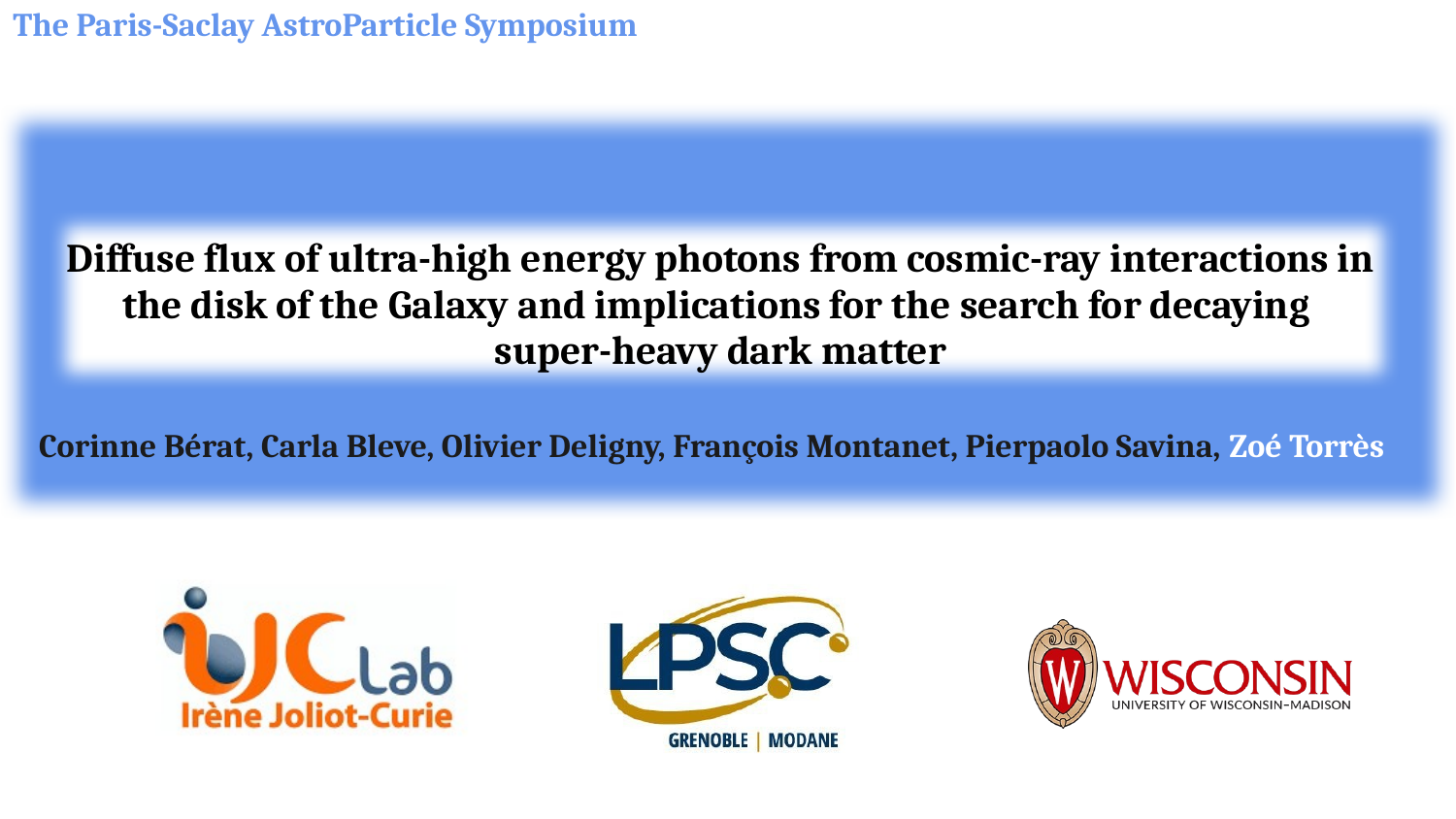## **Estimate of the expected photon flux above**  $10^{17}$  **eV from the interactions of UHECRs with the matter in the Galactic disk**

#### **If this flux is detected :**

\* possible probing of the cosmogenic flux originating from  $\pi_0$  decay

UHECRs + photon fields

 $\phi^{cosmo}_\gamma + \phi^{gal}_\gamma$   $\Rightarrow$  knowledge of the background hiding the emission of sources in the Galaxy

Galaxy gas irradiated by UHECRs

\* detection of localized fluxes ⇒ discovery of CR sources

\* highlight the presence of Super Heavy Dark Matter (SHDM) produced in the early Universe and decaying today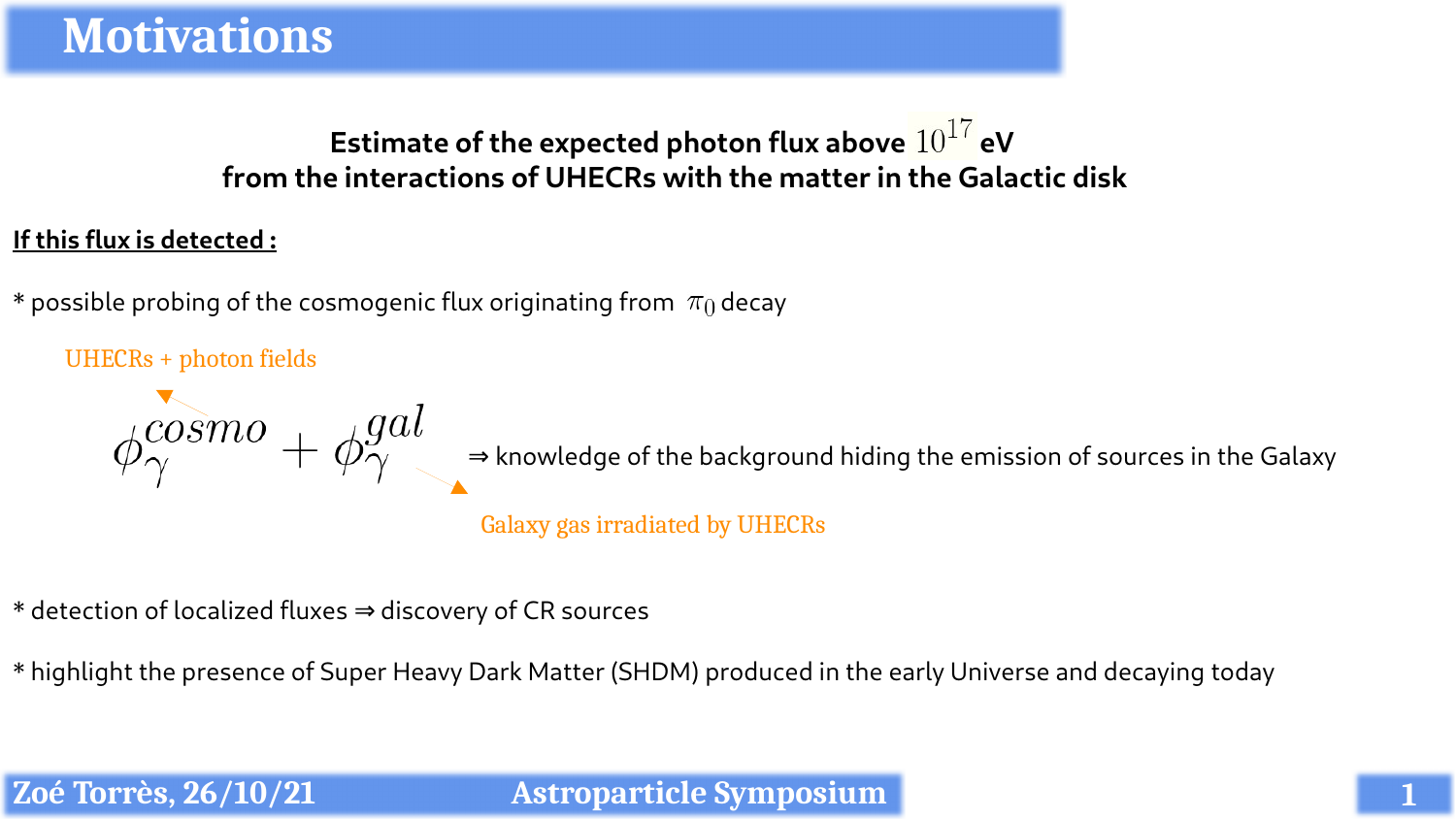#### S. Lee. astro-ph 9604098 **Procedure**  $10<sup>4</sup>$ redshift **Above**  $10^{17}$ **eV :** \* CR flux = protons + heavier nuclei  $10<sup>1</sup>$ Distance (Mpc) \* Galaxy transparent to photons  $10^3$ 10 **Computation of the directional flux** = integration of emission rate along the line of sight  $\boldsymbol{p}$  $10<sup>o</sup>$  $\phi_{\gamma}(E, \mathbf{n}) = \frac{1}{4\pi} \int_0^{\infty} ds \, q_{\gamma}(E, \mathbf{x}_{\odot} + s\mathbf{n}).$  $10<sup>-</sup>$ **Gal.** diameter ا استنباست استنباست استنباست استنباست استنباست استنباست استنباست.<br>2<sup>11</sup> 10<sup>12</sup> 10<sup>13</sup> 10<sup>14</sup> 10<sup>15</sup> 10<sup>16</sup> 10<sup>17</sup> 10<sup>18</sup> 10<sup>19</sup> 10<sup>20</sup> 10<sup>21</sup> 10<sup>22</sup> 10<sup>23</sup>  $10^{11}$  $E$  (eV)

Isotropy of UHECRs  $\Rightarrow$  Isotropic irradiation  $\Rightarrow$  isotropic emission

**Emission of UHE photons**: inelastic interaction of UHECRs + interstellar gas  $\rightarrow$  light mesons decaying into pions

$$
q_{\gamma}(E, \mathbf{x}) = 4\pi \sum_{i,j} n_j(\mathbf{x}) \int_{E}^{\infty} dE' \phi_i(E') \sigma_{ij}(E') \frac{dN_{ij}^{\gamma}}{dE}(E', E).
$$
  
\nLocal density of gas (j)  
\nZoé Torrès, 26/10/21  
\n**2**  
\nLog Torrès, 26/10/21  
\n**Exercise** Sympositing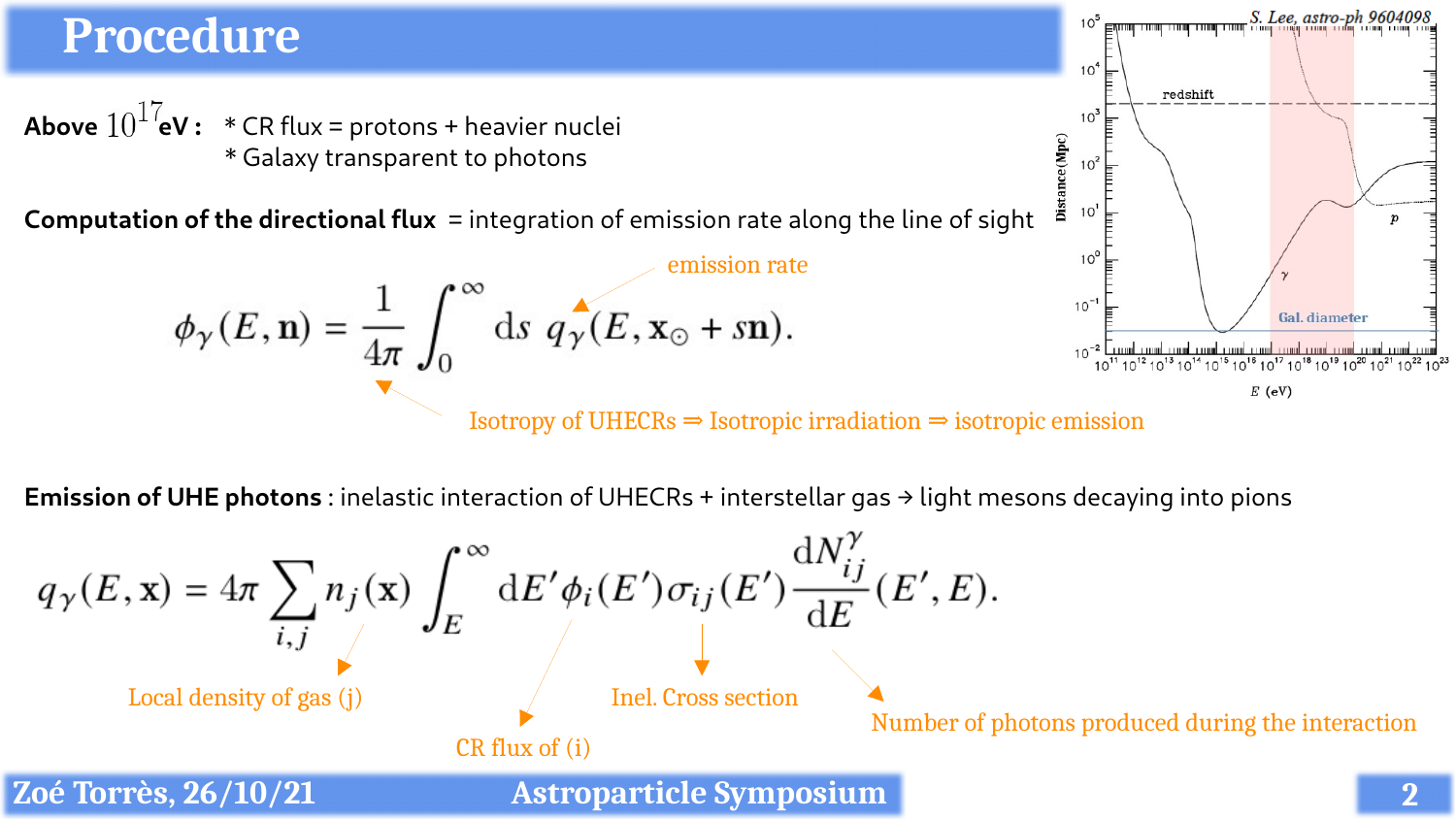## **Cosmic Ray Flux and Mass Composition**

**At UHE** : CR flux and mass composition known by indirect mesurement of air showers produced in the atmosphere



**Energy-dependent mass composition** using the distribution of Xmax measurements from the Pierre Auger Observatory

> With 3 hadronic interaction models Sibyll2.3 EPOS-LHC QGSJetII-04

**All particle spectrum** above  $10^{17}$ eV measured at the Pierre Auger Observatory : largest cumulated exposure + single detector type

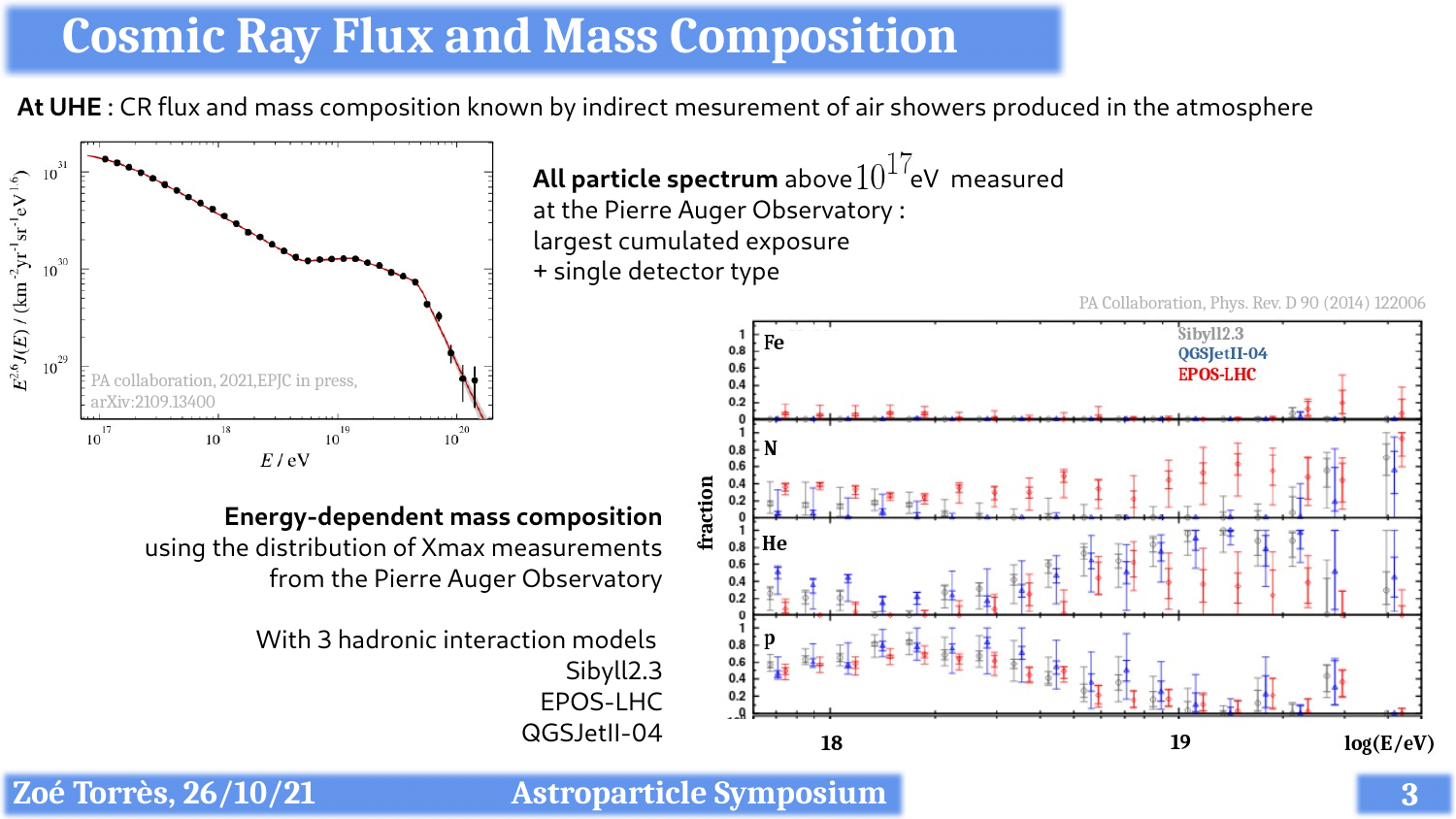# **Interstellar gas density in the Milky Way**

Interstellar medium = molecular and atomic **H (90%) + He (10%)**

#### **Models of the gas distribution in the galaxy :**

\* **Model A** : large scale properties axial/up-down symmetric distribution **[**Lipari & Vernetto,Phys. Rev. D 98, 043003]

\* **Model B** : smaller scale spiral arms and disk bulge modeled [Jóhannesson et al, 2018 ApJ 856 45]

#### **Probing of the different gas elements :**



Galactic latitude  $b$  (deg.)

\* Atomic H : radio absorbtion line at 21 cm gas temperature  $\rightarrow$  difference between the population of the singlet and triplet state  $\rightarrow$  absorbtion coefficient

\* Molecular H : impossible to observe directly CO excited from its collisions with  $H_2 \rightarrow$  frequency of CO rotational transition  $\rightarrow$  calibration factor

\* Helium : follows the H distribution (factor 10%)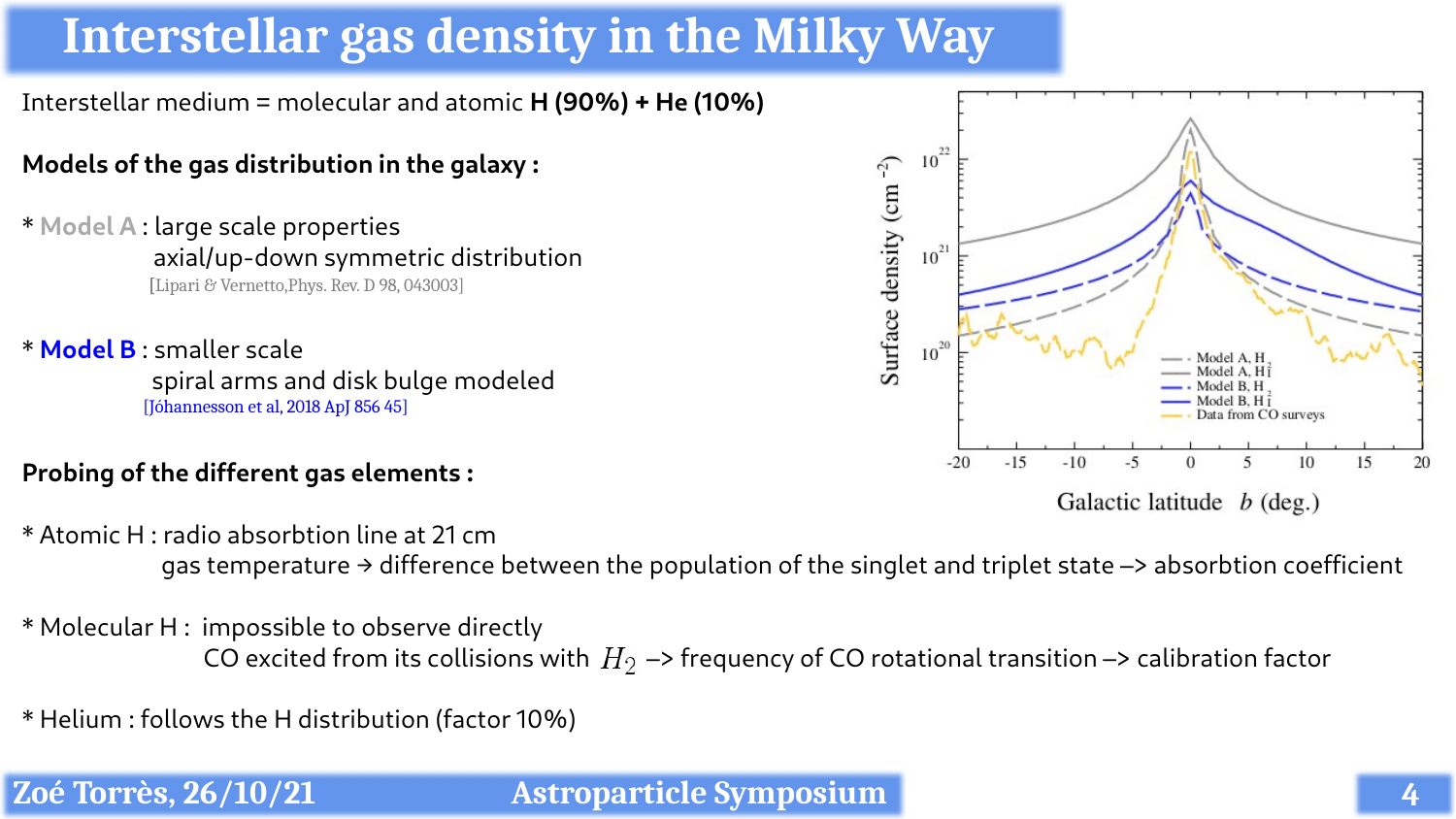## **Photon production**

UHECRs irradiating interstellar matter result in the production of light mesons  $\ (\pi_{\mathbf{0}}, \rho, K, \eta ...)$ 

 $\pi_0 \rightarrow 2\gamma$ 

Inelastic cross sections and the energy spectra of photons : **Cosmic Ray Monte Carlo** (CRMC) package C. Baus, T. Pierog and R. Ulrich https://web.ikp.kit.edu/rulrich/crmc.html

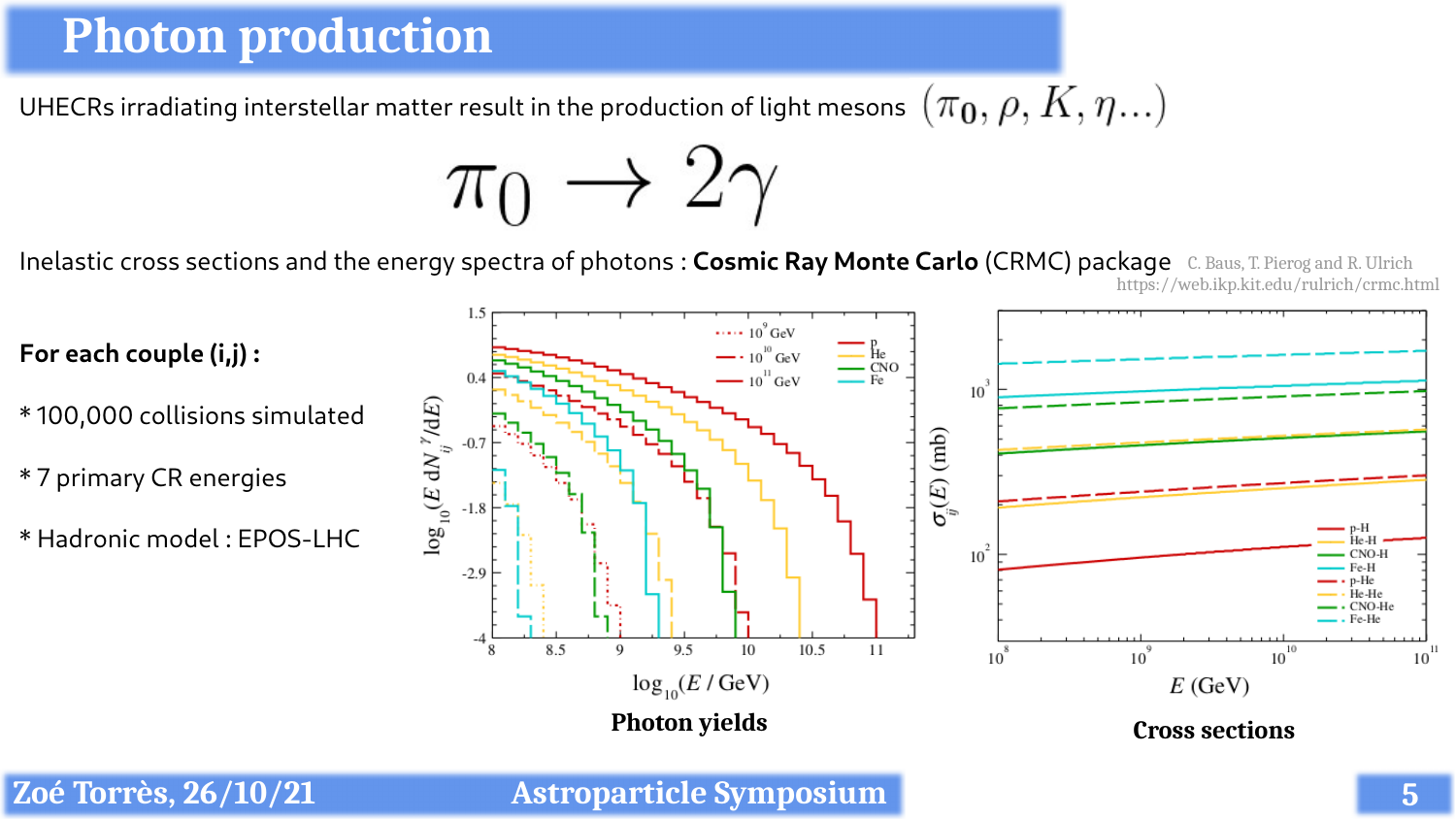# **Diffuse flux of UHE photons**

\* the flux is concentrated around the galactic plane, as expected

 $^*$  a factor  $10^{-5}$  lower than the UHECRs spectrum,  $10^{-6}$  at highest energy



Smooth distribution along the longitude

Maximum value  $\simeq 5.0 \times 10^{-1}$  /km<sup>2</sup>/yr/sr

**Model B**



Brighter in the innermost regions

Maximum value (smaller than Model A) at  $\;|l|\simeq 55^\circ$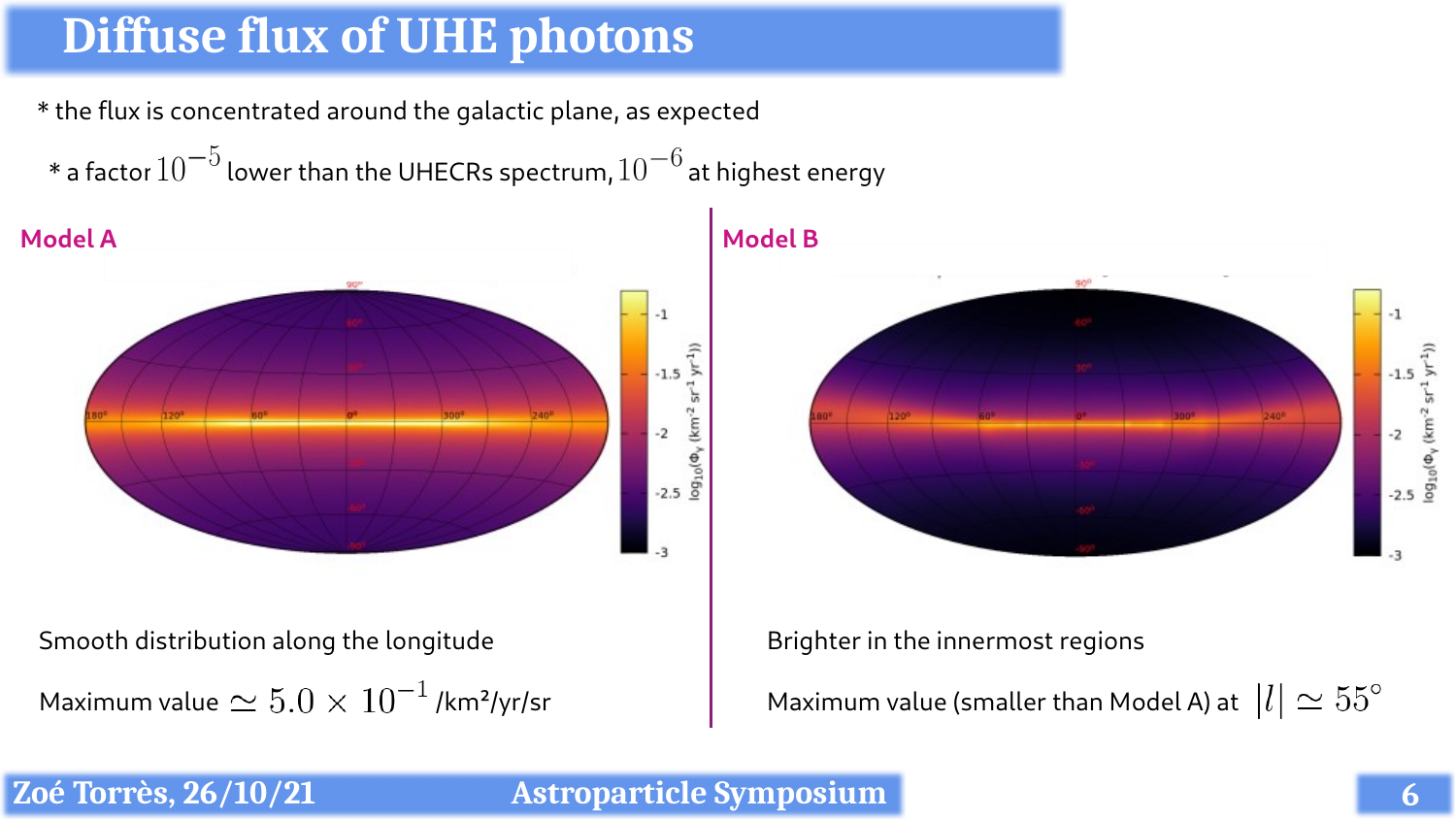# **Comparison to current upper limits**

#### **Comparison to a search for point-like sources :**

\* upper limits taken from the Auger collaboration [ApJ, 789, 160 (2014)]

\* converted our directional flux into a collection of point-like sources (Averaged over a 5°-band over the galactic plane)

Directional photon flux  $\int_{\frac{a}{\epsilon}^{\frac{1}{2}}}^{\frac{a}{\epsilon}^{\frac{1}{2}}} \to \phi(l) = \frac{1}{2.\sin^{5}} \int dE_{CR} \int db.\sinb\int d{\bf n}'.f({\bf n}',{\bf n}).\phi(E_{CR},{\bf n})$ 

> Point-spread function of the PAO (gaussian filter)

#### **Results :**

\* 3 orders of magnitude below current limits : unreachable with current detectors

 $\,^*$  upper limits are reported for a  $E^{-2}\,$  photon flux and would be higher for steeper spectra





Systematics =

+ hadronic models

all particle energy spectrum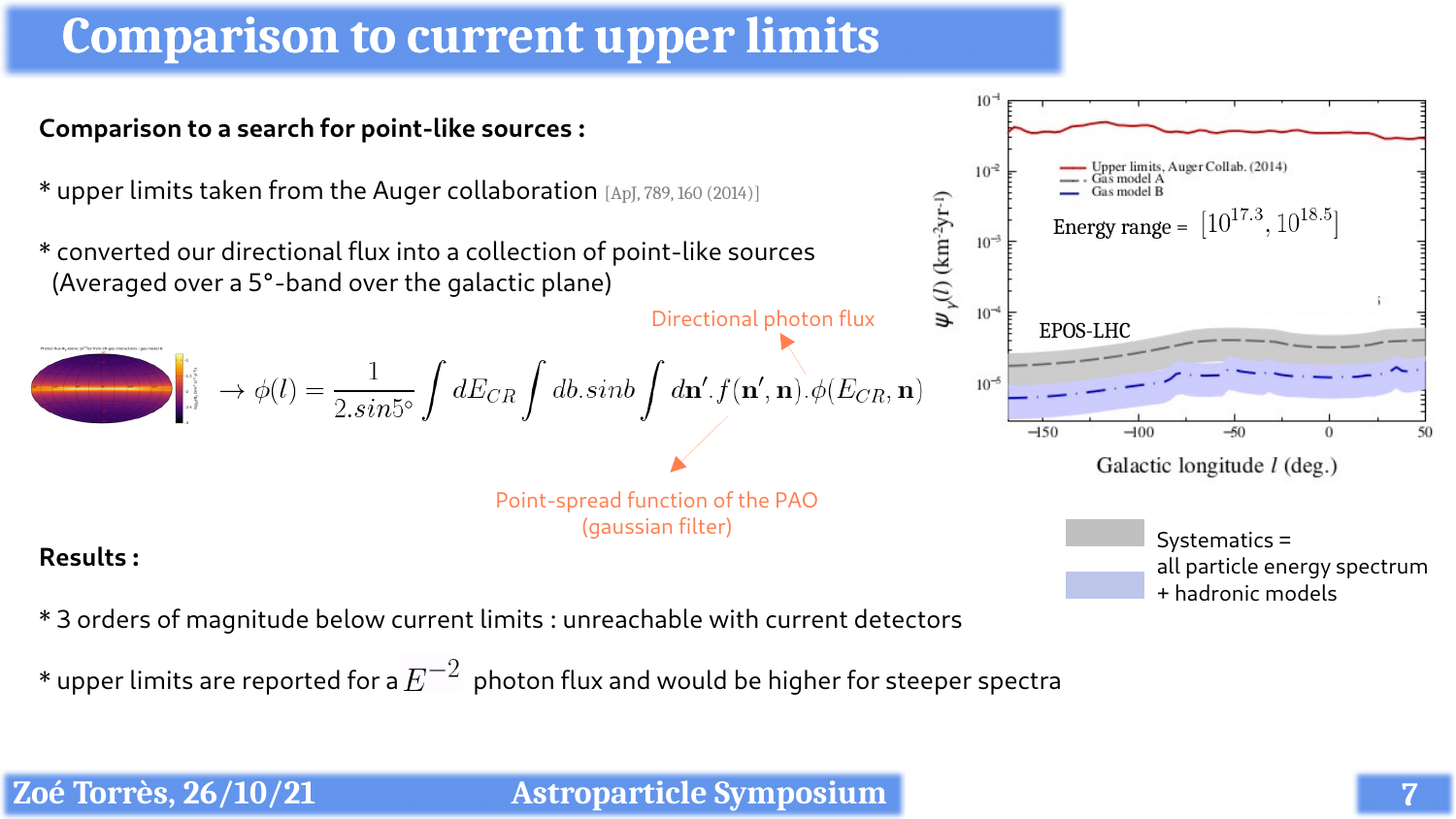# **Comparison to current upper limits**

**Comparaison to other searches for a diffuse photon flux :**

- \* performed by several other experiments : ( **Auger**, **EAS-MSU**, **KASCADE-Grande**, **TA** )
- \*  $\phi(E, \mathbf{n}) \to \phi(>E)$
- \* cosmogenic flux from  $\pi_0$  decay : dependent on the primary UHECR mass
	- ⇒ : a mix from p to Fe primaries that fits the Auger data [Bobrikova et al., ICRC 2021, PoS]

### **Results :**

\* for energies  $\approx (10^{17} \rightarrow 10^{18.5})$  eV : 2.5/3 orders of magnitude below other limits  $\overrightarrow{Q}$ 

\* higher for larger energy thresholds

 $\,^*$  the cosmogenic flux computed here is dominant between  $\,10^{17}$ and  $\,10^{18}$ eV

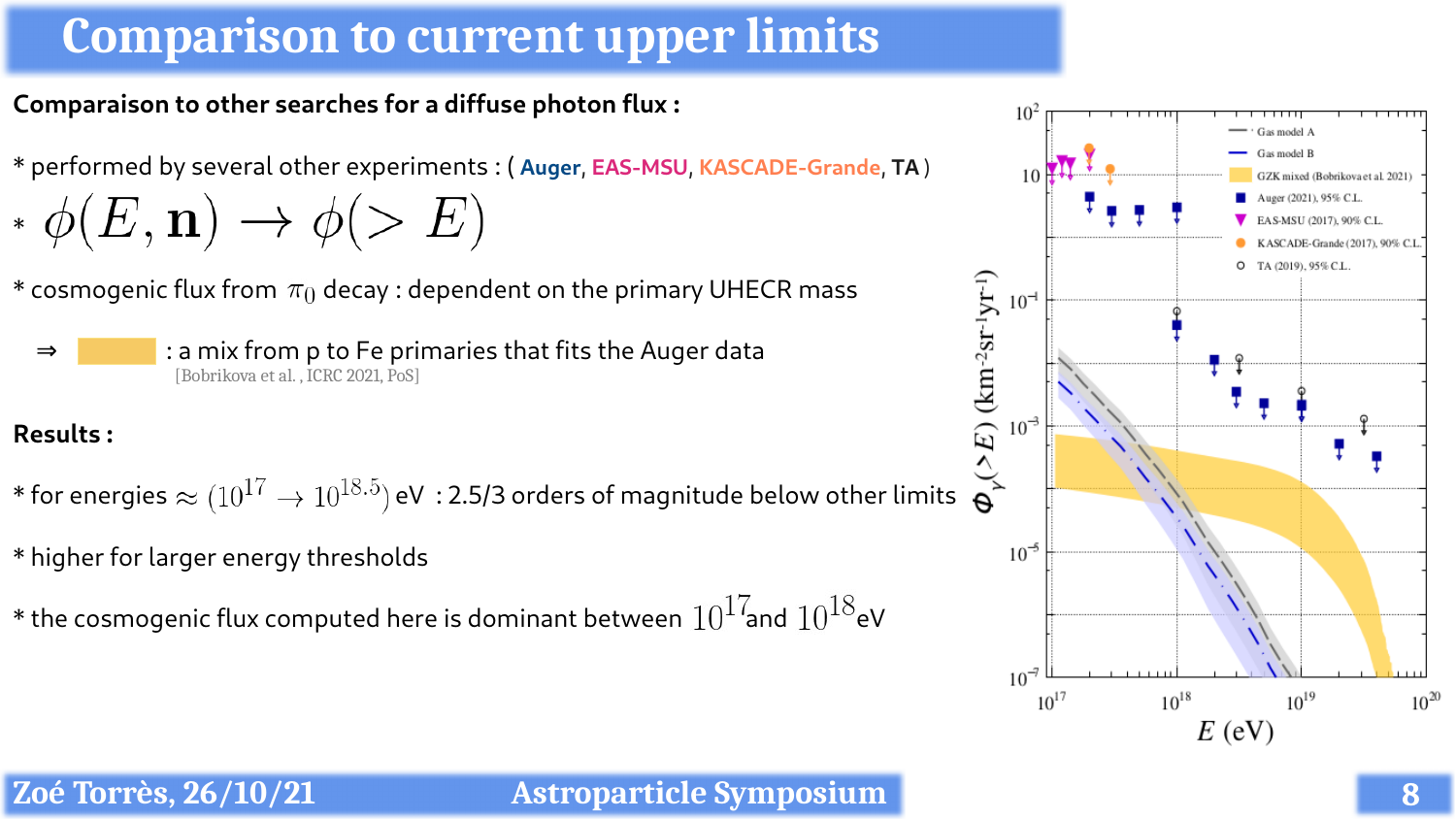## **Implication for search of SHDM**

- \* If dominant : could prevent the probing of sources and/or evidence of SHDM in the Galaxy
- $*\phi^{DM}$  can be observed if SHDM particles have long enough lifetime  $\tau_X$



### **Zoé Torrès, 26/10/21 Astroparticle Symposium**

 $\mathbf{v}_1$